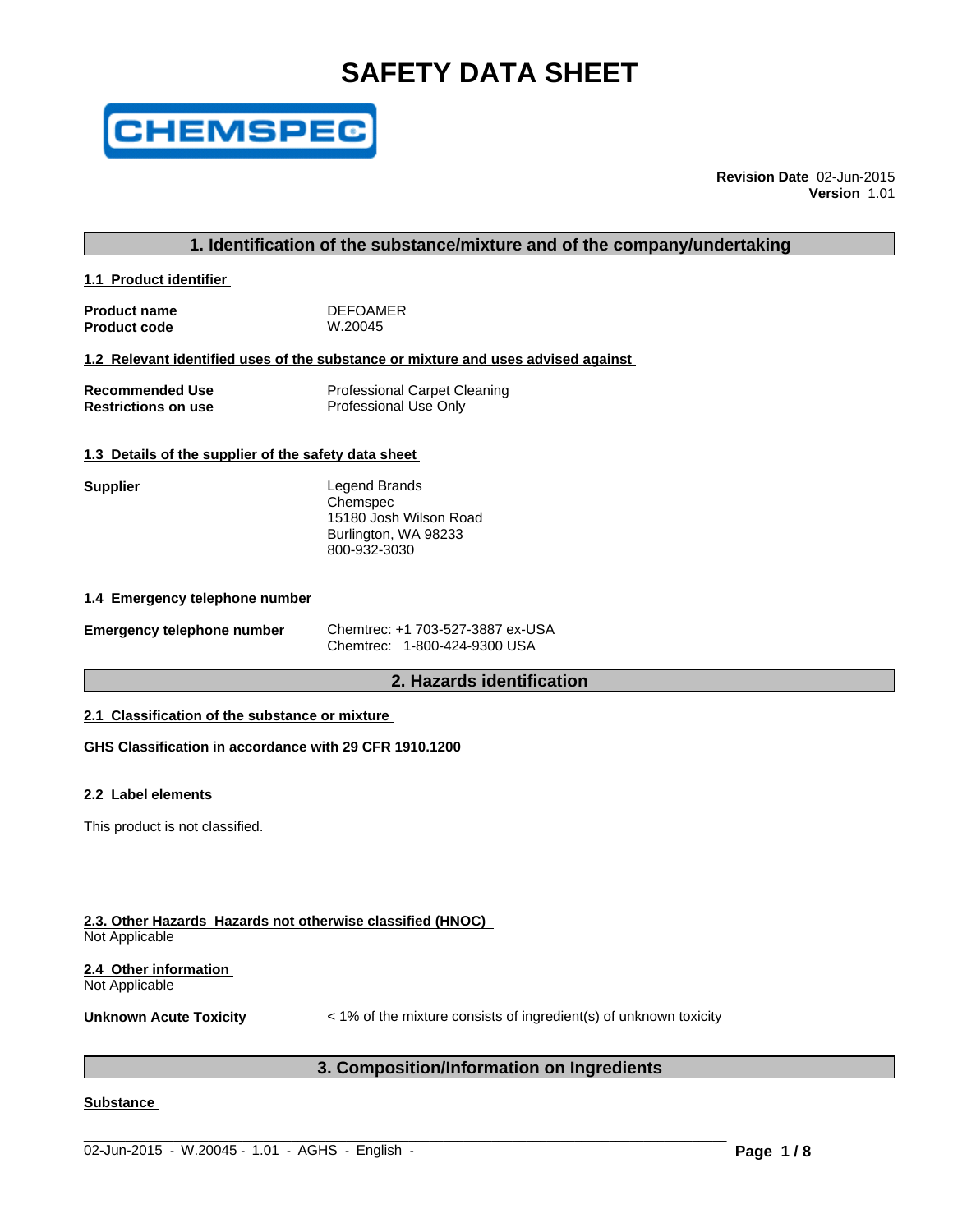This material is not considered hazardous by the OSHA Hazard Communication Standard (29 CFR 1910.1200).

\* The exact percentage (concentration) of composition has been withheld as a trade secret.

 $\overline{\phantom{a}}$  ,  $\overline{\phantom{a}}$  ,  $\overline{\phantom{a}}$  ,  $\overline{\phantom{a}}$  ,  $\overline{\phantom{a}}$  ,  $\overline{\phantom{a}}$  ,  $\overline{\phantom{a}}$  ,  $\overline{\phantom{a}}$  ,  $\overline{\phantom{a}}$  ,  $\overline{\phantom{a}}$  ,  $\overline{\phantom{a}}$  ,  $\overline{\phantom{a}}$  ,  $\overline{\phantom{a}}$  ,  $\overline{\phantom{a}}$  ,  $\overline{\phantom{a}}$  ,  $\overline{\phantom{a}}$ 

| 4.1 Description of first-aid measures                                                                                                                             |  |  |  |
|-------------------------------------------------------------------------------------------------------------------------------------------------------------------|--|--|--|
| When symptoms persist or in all cases of doubt seek medical advice.                                                                                               |  |  |  |
| Remove contact lenses. Rinse thoroughly with plenty of water, also under the eyelids. Get<br>medical attention.                                                   |  |  |  |
| Wash off immediately with soap and plenty of water. Use a mild soap if available.                                                                                 |  |  |  |
| Move to fresh air. Get medical attention immediately if symptoms occur.                                                                                           |  |  |  |
| Gently wipe or rinse the inside of the mouth with water. Never give anything by mouth to an<br>unconscious person. Do NOT induce vomiting. Get medical attention. |  |  |  |
| 4.2 Most important symptoms and effects, both acute and delayed                                                                                                   |  |  |  |
| See Section 2.2, Label Elements and/or Section 11, Toxicological effects.                                                                                         |  |  |  |
| 4.3 Recommendations for immediate medical care and/or special treatment                                                                                           |  |  |  |
| Treat symptomatically.                                                                                                                                            |  |  |  |
| 5. Fire-Fighting Measures                                                                                                                                         |  |  |  |
|                                                                                                                                                                   |  |  |  |

#### **5.1 Extinguishing media**

**Suitable extinguishing media** Use water spray, fog, Carbon dioxide (CO 2), foam or dry chemical.

**Unsuitable Extinguishing Media** High volume water jet.

**5.2 Specific hazards arising from the substance or mixture** 

**Special Hazard** Hazardous decomposition products formed under fire conditions

Hazardous Combustion Products No information available.

**Explosion Data**

**Sensitivity to Mechanical Impact** None. **Sensitivity to Static Discharge** None.

#### **5.3 Advice for firefighters**

As in any fire, wear self-contained breathing apparatus pressure-demand, MSHA/NIOSH (approved or equivalent) and full protective gear.

 $\_$  ,  $\_$  ,  $\_$  ,  $\_$  ,  $\_$  ,  $\_$  ,  $\_$  ,  $\_$  ,  $\_$  ,  $\_$  ,  $\_$  ,  $\_$  ,  $\_$  ,  $\_$  ,  $\_$  ,  $\_$  ,  $\_$  ,  $\_$  ,  $\_$  ,  $\_$  ,  $\_$  ,  $\_$  ,  $\_$  ,  $\_$  ,  $\_$  ,  $\_$  ,  $\_$  ,  $\_$  ,  $\_$  ,  $\_$  ,  $\_$  ,  $\_$  ,  $\_$  ,  $\_$  ,  $\_$  ,  $\_$  ,  $\_$  ,

#### **6. Accidental Release Measures**

#### **6.1 Personal precautions, protective equipment and emergency procedures**

Ensure adequate ventilation, especially in confined areas. Use personal protective equipment.

#### **6.2 Environmental precautions**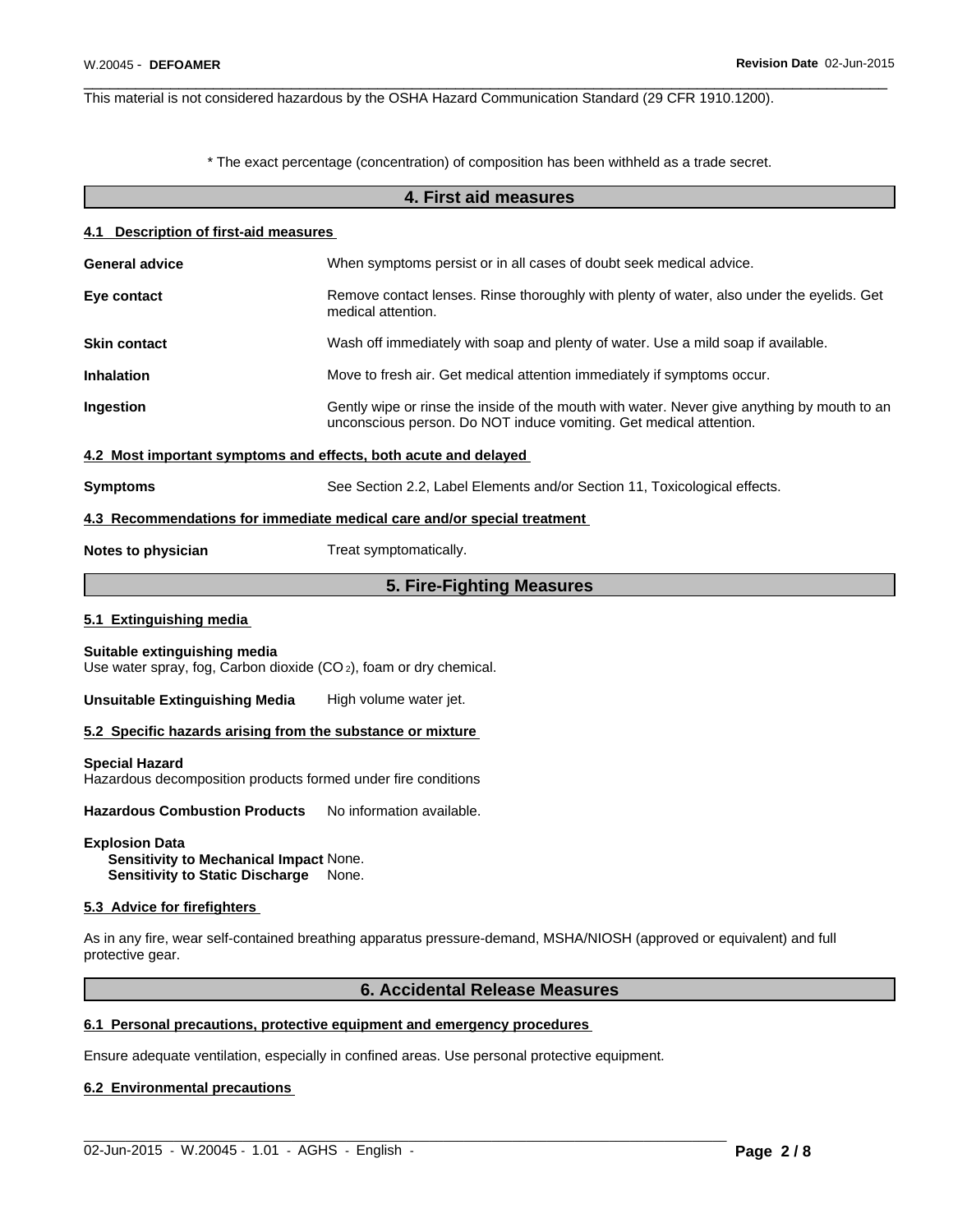Prevent product from entering drains. Do not allow material to contaminate ground water system. See Section 12 for additional Ecological information.

 $\overline{\phantom{a}}$  ,  $\overline{\phantom{a}}$  ,  $\overline{\phantom{a}}$  ,  $\overline{\phantom{a}}$  ,  $\overline{\phantom{a}}$  ,  $\overline{\phantom{a}}$  ,  $\overline{\phantom{a}}$  ,  $\overline{\phantom{a}}$  ,  $\overline{\phantom{a}}$  ,  $\overline{\phantom{a}}$  ,  $\overline{\phantom{a}}$  ,  $\overline{\phantom{a}}$  ,  $\overline{\phantom{a}}$  ,  $\overline{\phantom{a}}$  ,  $\overline{\phantom{a}}$  ,  $\overline{\phantom{a}}$ 

# **6.3 Methods and materials for containment and cleaning up**

| <b>Methods for Containment</b>    | Prevent further leakage or spillage if safe to do so.                                                                                               |
|-----------------------------------|-----------------------------------------------------------------------------------------------------------------------------------------------------|
| Methods for cleaning up           | Pick up and transfer to properly labeled containers.                                                                                                |
|                                   | 7. Handling and storage                                                                                                                             |
| 7.1 Precautions for safe handling |                                                                                                                                                     |
| Advice on safe handling           | Wear personal protective equipment. Avoid contact with skin, eyes and clothing. Use only in<br>well-ventilated areas.                               |
| <b>Hygiene measures</b>           | When using, do not eat, drink or smoke. Wash hands before breaks and at the end of<br>workday. Remove and wash contaminated clothing before re-use. |
|                                   | 7.2 Conditions for safe storage, including any incompatibilities                                                                                    |
| <b>Storage Conditions</b>         | Keep containers tightly closed in a dry, cool and well-ventilated place. Protect from frost.                                                        |

**Materials to Avoid** Metals.

# **8. Exposure controls/personal protection**

# **8.1 Occupational Exposure Limits (OEL)**

### **8.2 Appropriate engineering controls**

| <b>Engineering Measures</b>   | Ensure adequate ventilation, especially in confined areas.                |
|-------------------------------|---------------------------------------------------------------------------|
|                               | 8.3 Individual protection measures, such as personal protective equipment |
| <b>Eye/Face Protection</b>    | Safety glasses with side-shields.                                         |
| Skin and body protection      | Long sleeved clothing.                                                    |
| <b>Respiratory protection</b> | In case of insufficient ventilation wear suitable respiratory equipment.  |
| <b>Hygiene measures</b>       | See section 7 for more information                                        |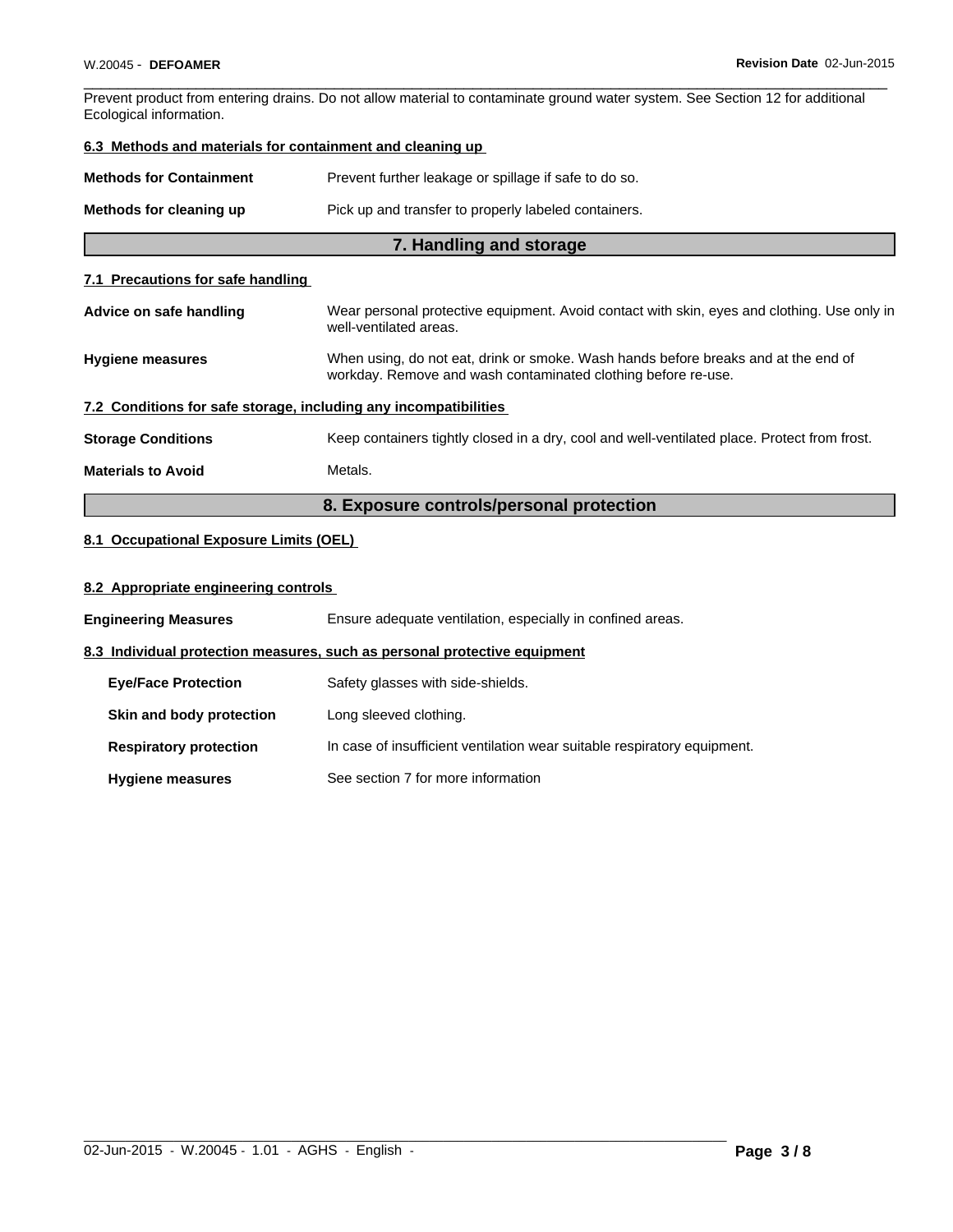# **9. Physical and chemical properties**

 $\overline{\phantom{a}}$  ,  $\overline{\phantom{a}}$  ,  $\overline{\phantom{a}}$  ,  $\overline{\phantom{a}}$  ,  $\overline{\phantom{a}}$  ,  $\overline{\phantom{a}}$  ,  $\overline{\phantom{a}}$  ,  $\overline{\phantom{a}}$  ,  $\overline{\phantom{a}}$  ,  $\overline{\phantom{a}}$  ,  $\overline{\phantom{a}}$  ,  $\overline{\phantom{a}}$  ,  $\overline{\phantom{a}}$  ,  $\overline{\phantom{a}}$  ,  $\overline{\phantom{a}}$  ,  $\overline{\phantom{a}}$ 

| 9.1 Information on basic physical and chemical properties |                          |                          |
|-----------------------------------------------------------|--------------------------|--------------------------|
| <b>Physical state</b>                                     | Liquid                   |                          |
| Appearance                                                | Opaque                   |                          |
| Color                                                     | White                    |                          |
| Odor                                                      | Low Odor                 |                          |
| <b>Odor Threshold</b>                                     | No information available |                          |
| <b>Property</b>                                           | Values                   | Remarks • Methods        |
| pH                                                        | 6.0                      |                          |
| <b>Melting/freezing point</b>                             |                          | No information available |
| <b>Boiling point/boiling range</b>                        |                          | No information available |
| <b>Flash Point</b>                                        |                          | No information available |
| <b>Evaporation rate</b>                                   |                          |                          |
| Flammability (solid, gas)                                 |                          | No information available |
| <b>Flammability Limits in Air</b>                         |                          |                          |
| upper flammability limit                                  |                          | No information available |
| lower flammability limit                                  |                          | No information available |
| Vapor pressure                                            |                          | No information available |
| Vapor density                                             |                          | No information available |
| <b>Specific Gravity</b>                                   |                          | No information available |
| <b>Water solubility</b>                                   | Readily miscible         |                          |
| Solubility in other solvents                              |                          | No information available |
| <b>Partition coefficient</b>                              |                          | No information available |
| <b>Autoignition temperature</b>                           |                          | No information available |
| <b>Decomposition temperature</b>                          |                          | No information available |
| <b>Viscosity, kinematic</b>                               |                          | No information available |
| Viscosity, dynamic                                        |                          | No information available |
| <b>Explosive properties</b>                               |                          | No information available |
| <b>Oxidizing Properties</b>                               |                          | No information available |

#### **9.2 Other information Volatile organic compounds (VOC)** None **content**

# **10. Stability and Reactivity**

 $\_$  ,  $\_$  ,  $\_$  ,  $\_$  ,  $\_$  ,  $\_$  ,  $\_$  ,  $\_$  ,  $\_$  ,  $\_$  ,  $\_$  ,  $\_$  ,  $\_$  ,  $\_$  ,  $\_$  ,  $\_$  ,  $\_$  ,  $\_$  ,  $\_$  ,  $\_$  ,  $\_$  ,  $\_$  ,  $\_$  ,  $\_$  ,  $\_$  ,  $\_$  ,  $\_$  ,  $\_$  ,  $\_$  ,  $\_$  ,  $\_$  ,  $\_$  ,  $\_$  ,  $\_$  ,  $\_$  ,  $\_$  ,  $\_$  ,

# **10.1 Reactivity**

No data available

#### **10.2 Chemical stability**

Stable under recommended storage conditions.

### **10.3 Possibility of hazardous reactions**

None under normal processing.

#### **10.4 Conditions to Avoid**

Protect from frost, heat and sunlight.

### **10.5 Incompatible Materials**

Metals.

#### **10.6 Hazardous Decomposition Products**

None known.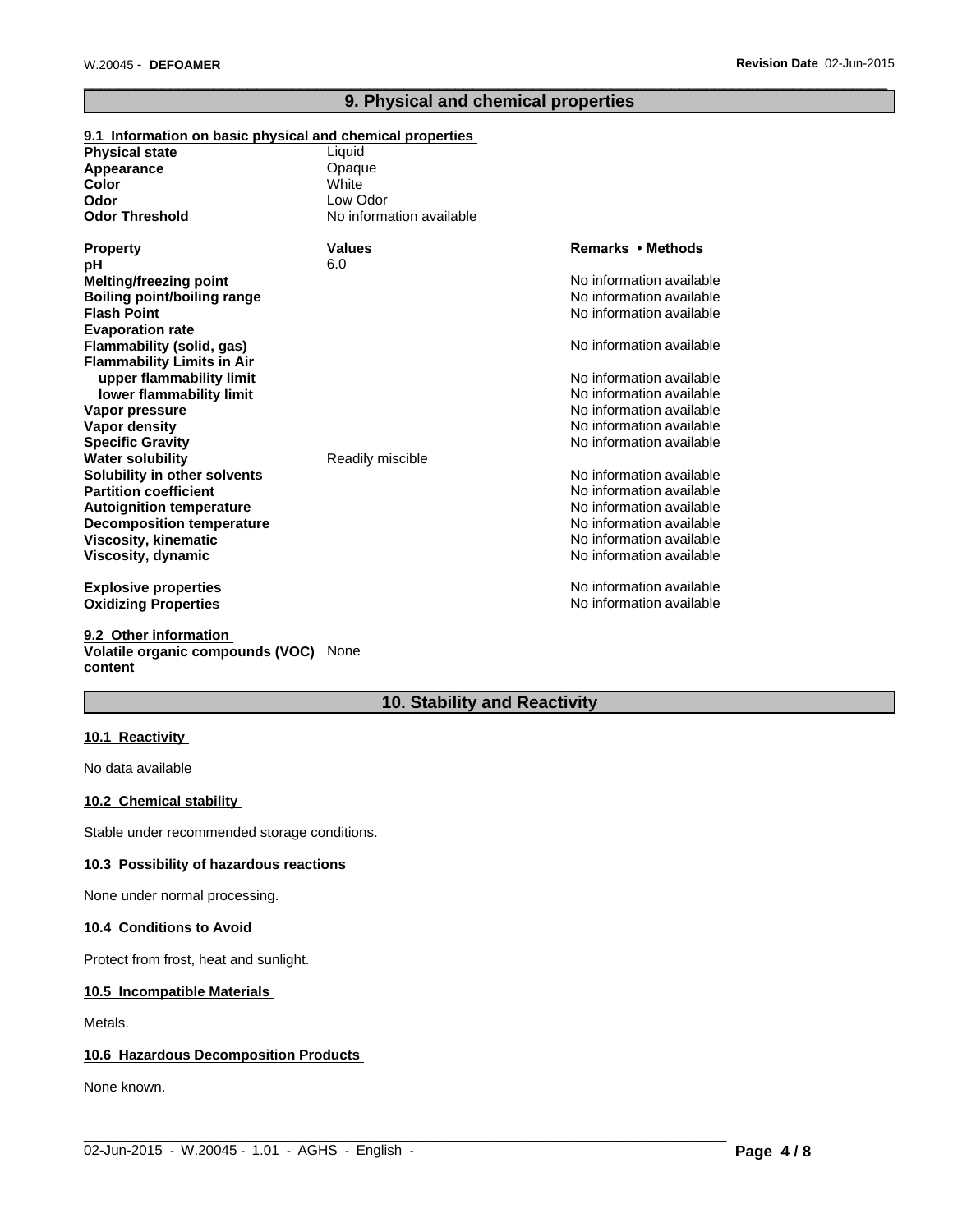# **11. Toxicological information**

 $\overline{\phantom{a}}$  ,  $\overline{\phantom{a}}$  ,  $\overline{\phantom{a}}$  ,  $\overline{\phantom{a}}$  ,  $\overline{\phantom{a}}$  ,  $\overline{\phantom{a}}$  ,  $\overline{\phantom{a}}$  ,  $\overline{\phantom{a}}$  ,  $\overline{\phantom{a}}$  ,  $\overline{\phantom{a}}$  ,  $\overline{\phantom{a}}$  ,  $\overline{\phantom{a}}$  ,  $\overline{\phantom{a}}$  ,  $\overline{\phantom{a}}$  ,  $\overline{\phantom{a}}$  ,  $\overline{\phantom{a}}$ 

#### **11.1 Acute toxicity**

#### **Numerical measures of toxicity: Product Information**

**Unknown Acute Toxicity**  $\lt$  1% of the mixture consists of ingredient(s) of unknown toxicity

**Numerical measures of toxicity: Component Information**

#### **11.2 Information on toxicological effects**

# **Skin corrosion/irritation**

Product Information • No information available Component Information • No information available

#### **Eye damage/irritation**

Product Information • No information available Component Information • No information available

#### **Respiratory or skin sensitization**

Product Information • No information available Component Information • No information available

#### **Germ Cell Mutagenicity**

Product Information • No information available Component Information • No information available

# **Carcinogenicity**

Product Information • No information available Component Information • No information available

#### **Reproductive toxicity**

Product Information • No information available Component Information • No information available

# **STOT - single exposure**

No information available

#### **STOT - repeated exposure** No information available

# **Other adverse effects**

Target Organs

• No information available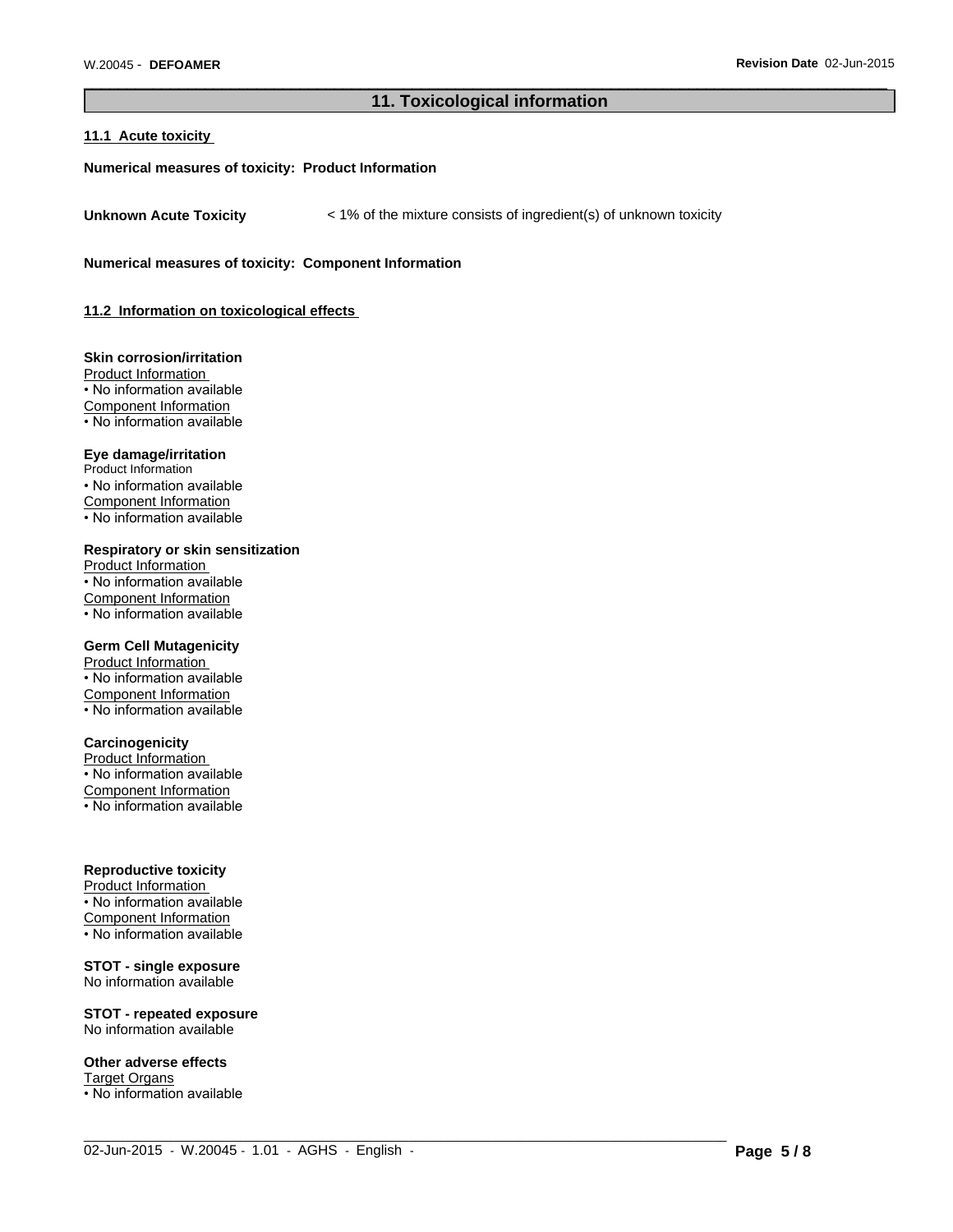Product Information • No information available Component Information • No information available

# **Aspiration hazard**

Product Information • No information available

Component Information

• No information available

# **12. Ecological information**

 $\overline{\phantom{a}}$  ,  $\overline{\phantom{a}}$  ,  $\overline{\phantom{a}}$  ,  $\overline{\phantom{a}}$  ,  $\overline{\phantom{a}}$  ,  $\overline{\phantom{a}}$  ,  $\overline{\phantom{a}}$  ,  $\overline{\phantom{a}}$  ,  $\overline{\phantom{a}}$  ,  $\overline{\phantom{a}}$  ,  $\overline{\phantom{a}}$  ,  $\overline{\phantom{a}}$  ,  $\overline{\phantom{a}}$  ,  $\overline{\phantom{a}}$  ,  $\overline{\phantom{a}}$  ,  $\overline{\phantom{a}}$ 

#### **12.1 Toxicity**

**Ecotoxicity No information available** 

< 1 % of the mixture consists of components(s) of unknown hazards to the aquatic environment

#### **Ecotoxicity effects**

#### **12.2 Persistence and degradability**

No information available.

# **12.3 Bioaccumulative potential**

Discharge into the environment must be avoided

#### **12.4 Mobility in soil**

No information available.

#### **12.5 Other adverse effects**

No adverse effects are expected.

# **13. Disposal Considerations**

#### **13.1 Waste Disposal Guidance**

Disposal should be in accordance with applicable regional, national and local laws and regulations.

|             | <b>14. Transport Information</b> |  |
|-------------|----------------------------------|--|
|             |                                  |  |
| <u>DOT</u>  | Not regulated                    |  |
| <b>MEX</b>  | Not regulated                    |  |
| <b>IMDG</b> | Not regulated                    |  |
| <u>IATA</u> | Not regulated                    |  |
|             |                                  |  |

|                                | 15. Regulatory information |
|--------------------------------|----------------------------|
| 15.1 International Inventories |                            |
| <b>TSCA</b><br><b>DSL</b>      | Complies<br>Complies       |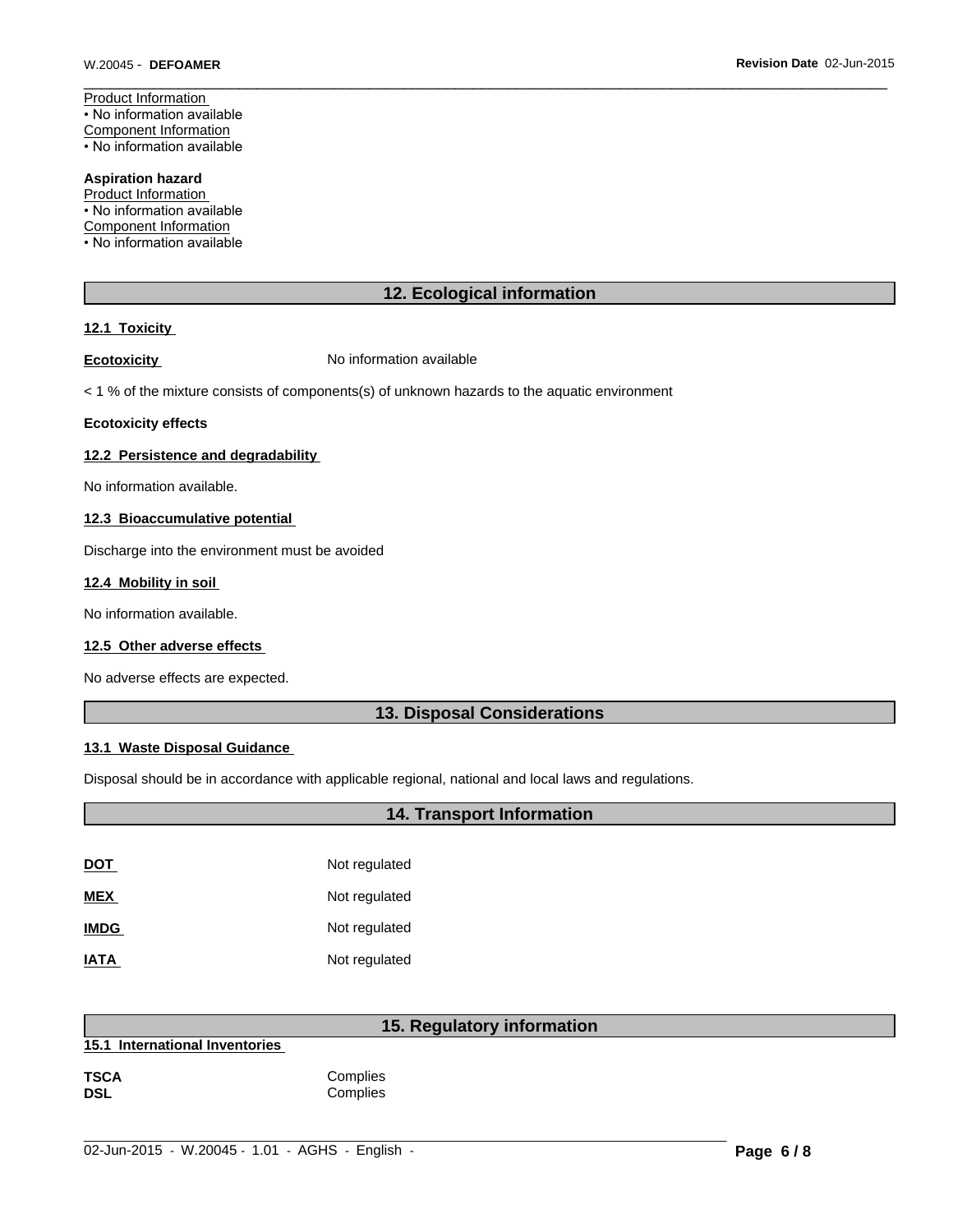| <b>EINECS/ELINCS</b> |   |
|----------------------|---|
| <b>ENCS</b>          | - |
| <b>IECSC</b>         |   |
| <b>KECL</b>          |   |
| <b>PICCS</b>         | - |
| <b>AICS</b>          |   |
| <b>NZIoC</b>         |   |
|                      |   |

**TSCA** - United States Toxic Substances Control Act Section 8(b) Inventory **DSL** - Canadian Domestic Substances List **EINECS/ELINCS** - European Inventory of Existing Commercial Chemical Substances/EU List of Notified Chemical Substances **PICCS** - Philippines Inventory of Chemicals and Chemical Substances **ENCS** - Japan Existing and New Chemical Substances **IECSC** - China Inventory of Existing Chemical Substances **KECL** - Korean Existing and Evaluated Chemical Substances **PICCS** - Philippines Inventory of Chemicals and Chemical Substances **AICS** - Australian Inventory of Chemical Substances **NZIoC** - New Zealand Inventory of Chemicals

#### **15.2 U.S. Federal Regulations**

#### **SARA 313**

Section 313 of Title III of the Superfund Amendments and Reauthorization Act of 1986 (SARA). This product does not contain any chemicals which are subject to the reporting requirements of the Act and Title 40 of the Code of Federal Regulations, Part 372.

 $\overline{\phantom{a}}$  ,  $\overline{\phantom{a}}$  ,  $\overline{\phantom{a}}$  ,  $\overline{\phantom{a}}$  ,  $\overline{\phantom{a}}$  ,  $\overline{\phantom{a}}$  ,  $\overline{\phantom{a}}$  ,  $\overline{\phantom{a}}$  ,  $\overline{\phantom{a}}$  ,  $\overline{\phantom{a}}$  ,  $\overline{\phantom{a}}$  ,  $\overline{\phantom{a}}$  ,  $\overline{\phantom{a}}$  ,  $\overline{\phantom{a}}$  ,  $\overline{\phantom{a}}$  ,  $\overline{\phantom{a}}$ 

#### **15.3 Pesticide Information**

Not applicable

**Disclaimer**

#### **15.4 U.S. State Regulations**

#### **California Proposition 65**

This product does not contain any Proposition 65 chemicals.

| <b>16. Other information</b>                                                                                                                      |                                                                                                                                                                                                                                                                                                                                                                                                                                                                                                                                                                                      |                       |                          |                                           |
|---------------------------------------------------------------------------------------------------------------------------------------------------|--------------------------------------------------------------------------------------------------------------------------------------------------------------------------------------------------------------------------------------------------------------------------------------------------------------------------------------------------------------------------------------------------------------------------------------------------------------------------------------------------------------------------------------------------------------------------------------|-----------------------|--------------------------|-------------------------------------------|
| NFPA                                                                                                                                              | <b>Health Hazard 0</b>                                                                                                                                                                                                                                                                                                                                                                                                                                                                                                                                                               | <b>Flammability 0</b> | <b>Instability 0</b>     | <b>Physical and chemical</b><br>hazards - |
| HMIS                                                                                                                                              | Health Hazard 0                                                                                                                                                                                                                                                                                                                                                                                                                                                                                                                                                                      | <b>Flammability 0</b> | <b>Physical Hazard 0</b> | Personal protection X                     |
| Legend:<br>Ceiling (C)<br><b>Reportable Quantity (RQ)</b><br>Skin designation (S*)<br>TLV® (Threshold Limit Value)<br>TWA (time-weighted average) | ACGIH (American Conference of Governmental Industrial Hygienists)<br>DOT (Department of Transportation)<br>EPA (Environmental Protection Agency)<br>IARC (International Agency for Research on Cancer)<br>International Air Transport Association (IATA)<br>International Maritime Dangerous Goods (IMDG)<br>NIOSH (National Institute for Occupational Safety and Health)<br>NTP (National Toxicology Program)<br>OSHA (Occupational Safety and Health Administration of the US Department of Labor)<br>PEL (Permissible Exposure Limit)<br><b>STEL (Short Term Exposure Limit)</b> |                       |                          |                                           |
| <b>Revision Date</b><br><b>Revision Note</b><br>No information available                                                                          | 02-Jun-2015                                                                                                                                                                                                                                                                                                                                                                                                                                                                                                                                                                          |                       |                          |                                           |